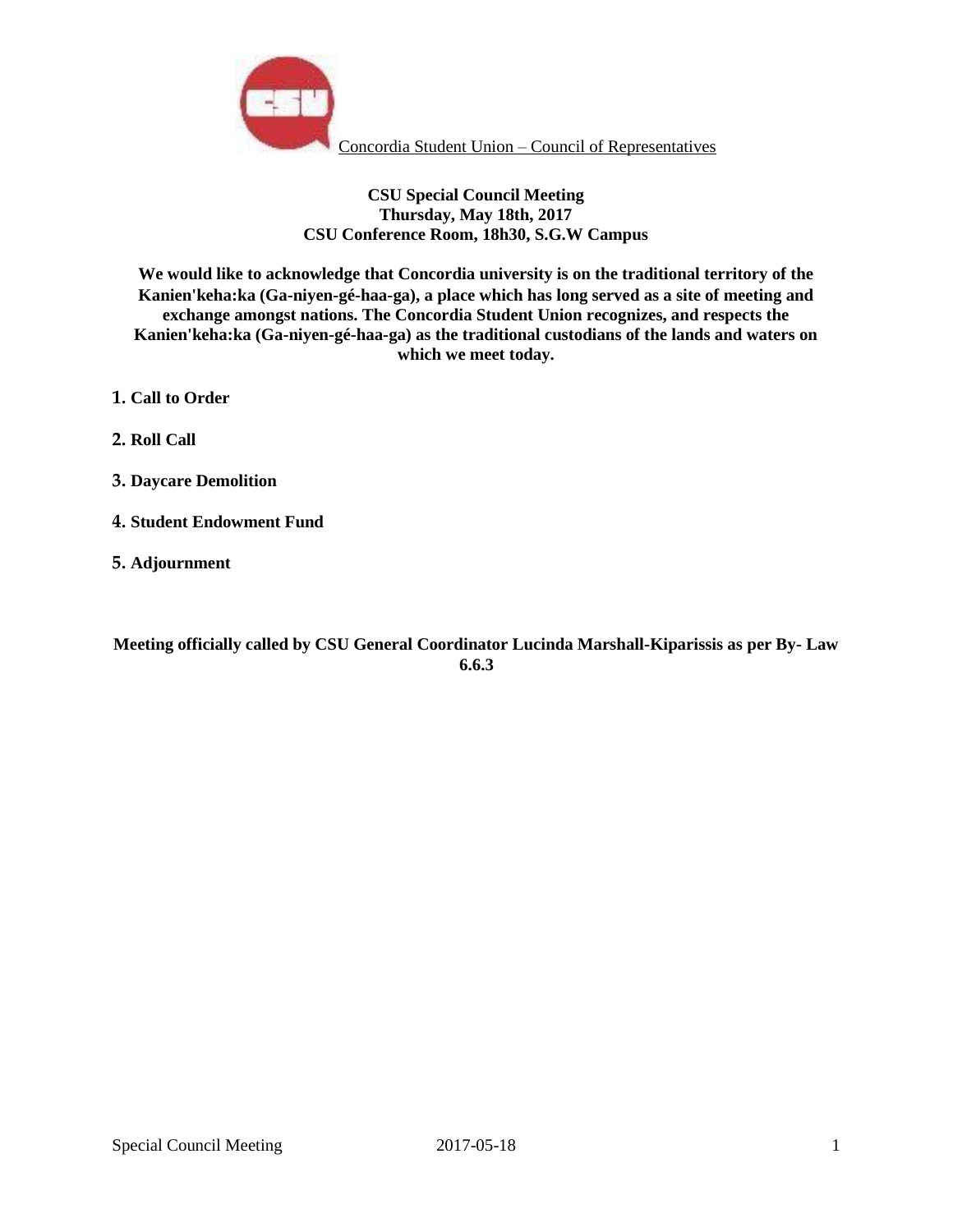# **1. Call to Order**

Meeting called to order at 18h47

R. Gauthier moves to appoint L. Galbraith as interim Chair. Seconded by A. Milton

For:6 Against:0 Abstain:0

#### **2. Roll Call**

R. Gauthier moves to excuse S. Sahrane, A. Muller, L. Marshall-Kiparissis from this Special Council Meeting. Seconded by A. Mikhalitsin

R. Gauthier moves to amend the motion to include A. Muller and L. Marshall-Kiparissis. Seconded by A. Milton.

For:6 Against:0 Abstain:0

For:6 Against:0 Abstain:0

Council Chairperson: *Caitlin Robinson* Council Minute Keeper: *Caleb Owusu-Acheaw*

Executives present for the duration of the meeting were *Lana Galbraith* (Sustainability Coordinator), *Marcus Peters* (Loyola Coordinator), *Rami Yahia* (Internal Affairs Coordinator), *, Thomas David-Bashore* (Finance Coordinator), *Rachel Gauthier* (Student Life Coordinator)

Executives absent for the duration of the meeting were*: Lucinda Marshall-Kiparissis* (General Coordinator), *Sophia Sahrane* (Academic & Advocacy Coordinator)*, Aloyse Muller* (External Affairs Coordinator)

Councillors present for the duration of the meeting were: *Rowan Gaudet* (Arts & Science)*, Artem Mikhalitsin* (ENCS), *Omar Riaz* (JMSB), *Veronika Rydzewski* (Arts & Science) *Alexander Milton* (Arts & Science)*, Meissa Thiam* (ENCS)

Councillors absent for the duration of the meeting were: *Ahmed Badr* (ENCS), *Agunik Mamikonyan* (Arts & Science), *April Tardif-Levesque* (Arts & Science)*, Alaa Alkirbee* (ENCS), *Marie-Maxime Gélinas-Delisle* (JMSB)*, Bronte Macfarlane* (JMSB)*, Mikaela Clark-Gardner* (Fine Arts), *Robert Young* (Arts & Science)*, Christina Massaro* (Arts & Science)*, Brittany Jackson* (Arts & Science), *Julia Sutera Sardo* (Arts & Science)*,*

### **3. Daycare Demolition**

M. Peters presents the following motion. Seconded by A. Milton.

BE IT RESOLVED THAT an expense \$5511.04 be approved for additional costs to the demolition of the future CSU Daycare from the Student Space, Accessible Education, and Legal Contingency (SSAELC) Fund, in compliance with Special By-Law I.

M. Peters explains that the motion is procedural for the CSU Daycare project to go ahead on schedule.

For: 6 Against:0 Abstain:0